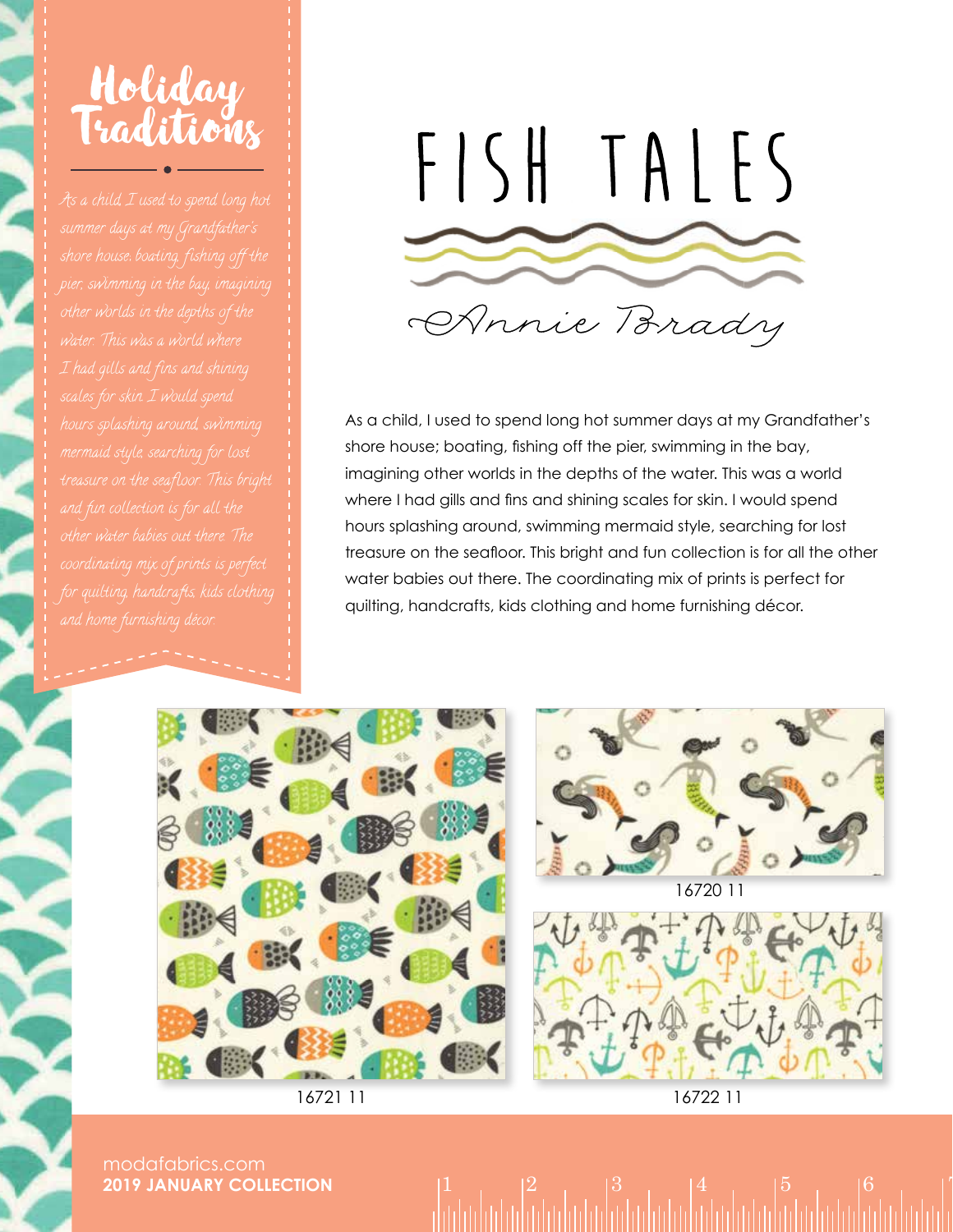

16725 23 16720 26

16726 21

16727 17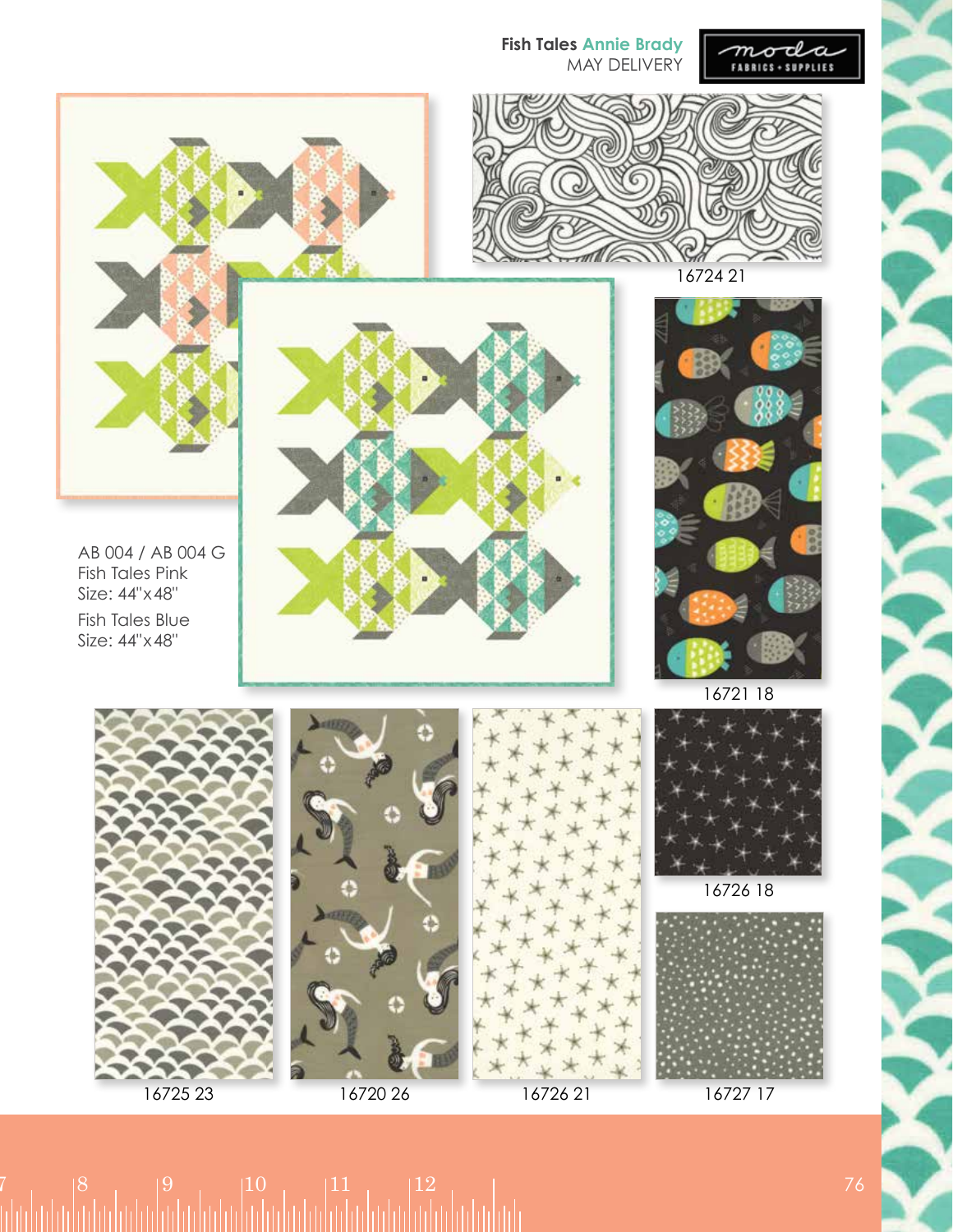

modafabrics.com **2019 JANUARY COLLECTION**